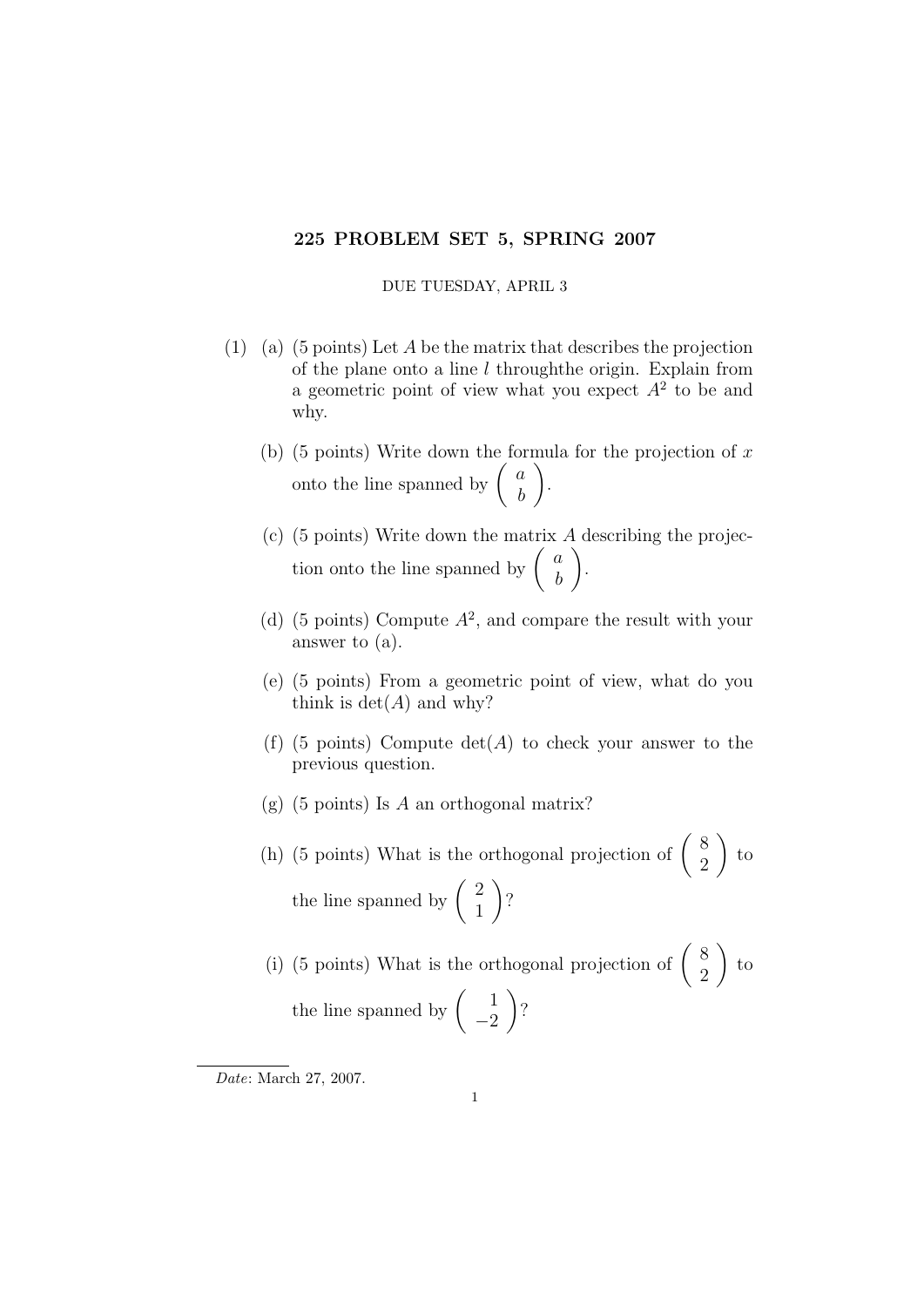- (j) (5 points) Whitout further calculation, express  $\begin{pmatrix} 8 \\ 2 \end{pmatrix}$ 2  $\setminus$ as a linear combination of  $\begin{pmatrix} 2 \\ 1 \end{pmatrix}$ 1 ) and  $\begin{pmatrix} 1 \\ 2 \end{pmatrix}$  $-2$  $\setminus$ , and explain why your answer works. [Hint: if you don't know what to do and want to cheat a little, you can calculate what the linear combination should be and then interpret it using the answers to the previous questions.]
- (2) (a) (5 points) Let A be the matrix that describes the reflection of the plane at a line  $l$  through the origin. Explain from a geometric point of view what you expect  $A<sup>2</sup>$  to be and why.
	- (b) (5 points) Write down the formula for the reflection of  $x$ at the line spanned by  $\begin{pmatrix} a \\ b \end{pmatrix}$ b  $\setminus$ .
	- (c) (5 points) Write down the matrix A describing the reflection at the line spanned by  $\begin{pmatrix} a \\ b \end{pmatrix}$ b  $\setminus$ .
	- (d) (5 points) Compute  $A^2$ , and compare the result with your answer to (a).
	- (e) (5 points) Is A an orthogonal matrix?
	- (f) (5 points) From a geometric point of view, what do you think is  $\det(A)$  and why?
	- (g) (5 points) Compute  $\det(A)$  to check your answer to the previous question.
	- (h) (5 points) What is the reflection of  $\begin{pmatrix} 1 \\ 1 \end{pmatrix}$ 1  $\setminus$ at the line spanned by  $\begin{pmatrix} 2 \\ 4 \end{pmatrix}$ −4  $\setminus$ ?
- (3) Fourier series: We are going to work with the vector space  $\mathcal{L}^2(-\pi,\pi)$  of integrable complex valued functions on the interval  $[-\pi, \pi]$ . [In case you don't know the complex numbers,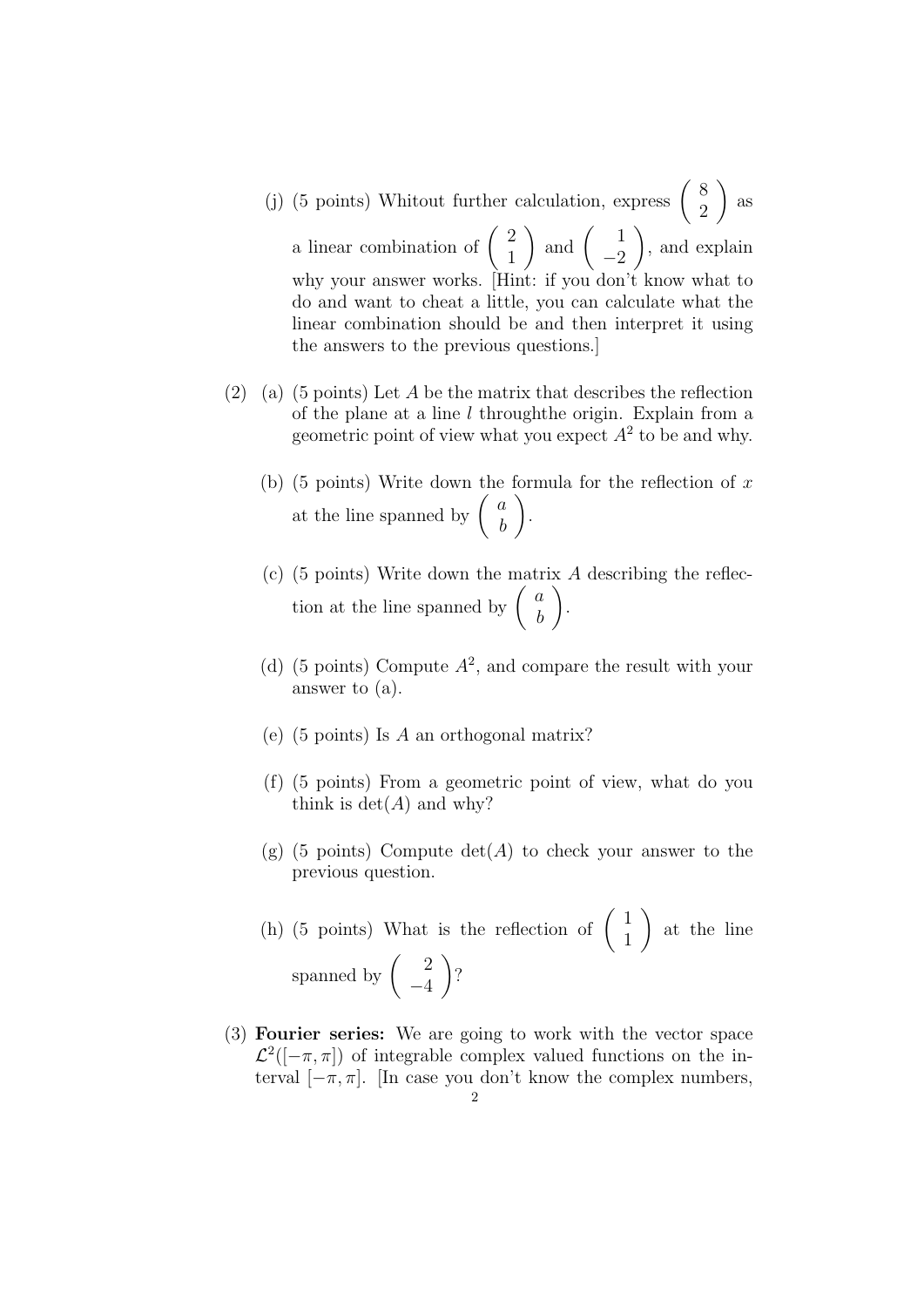you may take your functions to be real valued.] On this vector space, we define the following inner product:

$$
\langle f, g \rangle := \frac{1}{2\pi} \int_{-\pi}^{\pi} f(x) \cdot \overline{g(x)} dx.
$$

Or, if you prefer working over the real numbers,

$$
\langle f, g \rangle := \frac{1}{\pi} \int_{-\pi}^{\pi} f(x) \cdot g(x) dx.
$$

- (a) (10 points) Show that  $\langle -, \rangle$  is indeed an inner product. Hint: to show this, you need to show that it satisfies:
	- (i)  $\langle f_1 + f_2, g \rangle = \langle f_1, g \rangle + \langle f_2, g \rangle$
	- (ii)  $\langle \lambda f, g \rangle = \lambda \langle f, g \rangle$ , where  $\lambda$  is a (complex) scalar.
	- (iii)  $\langle f_1, g_1 + g_2 \rangle = \langle f, g_1 \rangle + \langle f, g_2 \rangle$
	- (iv)  $\langle f, \lambda g \rangle = \frac{\Delta f}{\lambda \langle f, g \rangle}$ , where  $\lambda$  is a complex scalar. [If  $\lambda$ is real, then  $\lambda = \lambda$ .
- (b) (optional) Show that the functions

$$
f_n(x) = e^{ix}
$$

with  $n \in \mathbb{Z}$  form an orthonormal system. If you are working over the reals, you need to consider two kinds of functions:

$$
f_n(x) = \cos(nx)
$$

for  $n \geq 0$  and

$$
g_n(x) = \sin(nx)
$$

for  $n \geq 1$ .

[Hint: to show this, you have to check the following conditions:

- (i) For every  $n \in \mathbb{Z}$ , we need  $\langle f_n, f_n \rangle = 1$ , (and, if you are working over the reals, the same for  $g_n$ ),
- (ii) For  $n \neq m \in \mathbb{Z}$ , we need  $\langle f_n, f_m \rangle = 0$ , (and, if you are working over the reals, the same for  $g_n$  and  $g_m$ ), and
- (iii) For every  $n, m \in \mathbb{N}$ , we need  $\langle f_n, g_m \rangle = 0$  (you only need to do this part if you are working over the reals.)